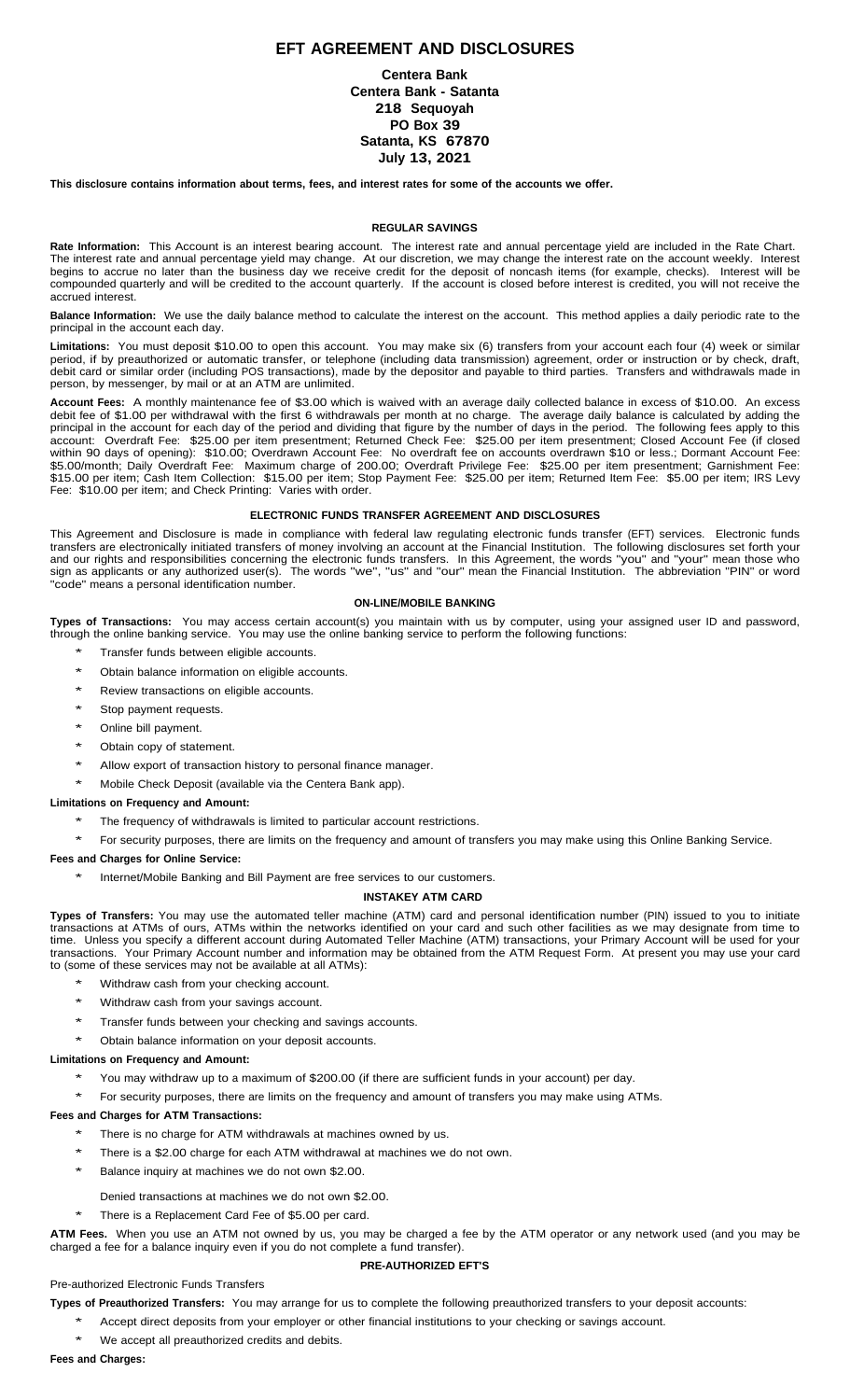- A debit fee may apply. Refer to the Rate and Fee Schedule attached.
- We will charge \$25.00 for each stop-payment order for preauthorized transfers.

# **VISA CHECK CARD**

**Types of Transactions/Transfers:** You may use the card and PIN issued you to pay for purchases from merchants who have agreed to accept the card at Point of Sale (POS) terminals within the networks identified on your card and such other terminals as the Bank may designate from time to time. Point of Sale (POS) transactions will be deducted from your Primary Account. Point of Sale (POS) transactions involving a refund will be credited to your Primary Account. You may also use the card to pay for purchases from merchants that accept the POS debit card with a VISA symbol. You may use the automated teller machine (ATM) card and personal identification number (PIN) issued to you to initiate transactions at ATMs of ours, ATMs within the networks identified on your card and such other facilities as we may designate from time to time. Unless you specify a different account during Automated Teller Machine (ATM) transactions, your Primary Account will be used for your transactions. Your Primary Account number and information may be obtained from the Combined ATM/POS/Debit Card Request Form. At present you may use your card to (some of these services may not be available at all ATMs):

- Withdraw cash from your checking account.
- Withdraw cash from your savings account.
- Transfer funds between your checking and savings accounts.
- Obtain balance information on your deposit accounts.

#### **Limitations on Frequency and Amount:**

- You may withdraw up to a maximum of \$200.00 (if there are sufficient funds in your account) per day.
- \* For security purposes, there are limits on the frequency and amount of transfers you may make using ATMs and this Point of Sale service.
- Effective April 2, 2005, the exchange rate between the transaction currency and the billing currency used for processing international transactions is a rate selected by Visa from the range of rates available in wholesale currency markets for the applicable central processing date which rate may vary from the rate Visa itself receives, or the government-mandated rate in effect for the applicable central processing date.

Effective August 21, 2019, a 1.70 percent international fee will be assessed on debit card purchases processed by foreign merchants. The fee will be calculated on the U.S. dollar amount of the transaction. This fee can occur whenever you are conducting transactions with a foreign business even if you are not physically in a foreign country or there is no foreign currency exchange. .

You may purchase up to a maximum of \$1000.00 worth of goods and services per day, exclusive of ATM withdrawals.

## **Fees and Charges:**

- There is no charge for ATM withdrawals at machines owned by us.
- There is a \$2.00 charge for each ATM withdrawal at machines we do not own.
- Balance inquiry at machines we do not own \$2.00. Denied transactions at machines we do not own \$2.00.
	- Recurring POS transactions will incur a \$25 overdraft fee for each presentment.
- There is a Replacement Card Fee of \$5.00 per card.
- We do not charge for any POS transactions.

**ATM Fees.** When you use an ATM not owned by us, you may be charged a fee by the ATM operator or any network used (and you may be charged a fee for a balance inquiry even if you do not complete a fund transfer).

**Other EFT Transactions.** You may access certain account(s) you maintain with us by other EFT transaction types as described below.

**Electronic Check Conversion.** You may authorize a merchant or other payee to make a one-time electronic payment from your account using information from your check to pay for purchases or pay bills. Electronic check conversion is a payment process in which a merchant or other payee (after obtaining your authorization) uses your check to gather routing, account, and check number information to initiate a one-time EFT. When information from your check is used to make an electronic fund transfer, funds may be withdrawn from your account as soon as the same day you make your payment. This type of EFT transaction involving a consumer account is covered by the Electronic Funds Transfer Act and this disclosure. A description of the transaction will appear on your statement.

**Re-presented Check Transactions and Fees.** You may authorize a merchant to electronically collect a fee associated with the re-presentment of a check that is returned due to insufficient or unavailable funds. The resulting fee transaction if debited as an EFT from a consumer account is covered by the Electronic Funds Transfer Act and this disclosure. When a merchant re-presents a check electronically, that transaction is not covered by the Electronic Funds Transfer Act or this disclosure. A description of the transaction will appear on your statement.

**Liability for Unauthorized VISA Debit Card Transactions.** The following limitations may be applicable to your accounts, except as provided by law:

The zero liability limit described below only applies to debit cards that are United States issued VISA Consumer Cards or VISA Business Cards for transactions processed through a VISA network or, for ATM transactions, a Plus network. The zero liability limit described below does not apply to: (a) other types of VISA commercial debit cards that are not VISA Business Cards; (b) transactions using your personal identification number that are not processed through a VISA network; and (c) ATM transactions which are not sent over VISA or Plus networks.

Tell us **AT ONCE** if you believe your VISA debit card has been lost or stolen or if you believe any unauthorized transactions have been made using your VISA debit card. Your liability for unauthorized VISA debit card transactions that are processed through a VISA or Plus network, as applicable, will be zero dollars (\$0.00). However, to the extent allowed under applicable law (see for example the **Liability for Unauthorized Transfers** paragraph below) we may hold you liable for the entire amount of an unauthorized transaction if we find, based on substantial evidence, that you have been negligent or fraudulent in the handling of your deposit account or VISA debit card.

For VISA Business Cards: An "unauthorized transaction" does not include any transaction allegedly conducted by (a) a business co-owner, (b) the cardholder or person authorized by the cardholder, or (c) any other person with an interest in or authority to transact business on the account.

To notify us of lost or stolen cards, or of unauthorized transactions, call or write to us at the telephone number or address set forth in the Liability for Unauthorized Transfers paragraph below. This will help prevent un This will help prevent unauthorized access to your account and minimize any inconvenience.

VISA is a registered trademark of Visa in the United States and other countries.

In addition to the limitations set forth above, the following limitations may be applicable to your consumer accounts:

**Liability for Unauthorized Transfers.** Tell us AT ONCE if you believe your card, ATM PIN, POS card or PIN, or online and/or mobile banking PIN has been lost or stolen or if you believe that an electronic fund transfer has been made without your permission using information from your check. Telephoning is the best way of keeping your possible losses down. You could lose all the money in your account (plus your maximum overdraft line of credit). If you tell us within two (2) business days after you learn of the loss or theft of your card or code, you can lose no more than \$50.00 if someone used your card or code without your permission. If you do NOT tell us within two (2) business days after you learn of the loss or theft of your card or code, and we can prove that we could have stopped someone from using your card or code without your permission if you had told us, you could lose as much as \$500.00. Also, if your statement shows transfers that you did not make, including those made by card code or other such means, tell us at once. If you do not tell us within sixty (60) days after the statement was mailed to you, you may not get back any money lost after the sixty (60) days if we can prove that we could have stopped someone from taking the money if you had told us in time. If a good reason (such as a long trip or a hospital stay) kept you from telling us, we will extend the time periods. If you believe that your card or code has been lost or stolen or that someone has transferred or may transfer money from your account without your permission, call (620) 675-8611, or write us at Centera Bank,P.O. Box 400, Sublette, KS 67877. You should also call the number or write this address if you believe a transfer has been made using the information from your check without your permission.

The above limitations do not apply to business accounts, unless otherwise required by law. You accept responsibility for implementing commercially reasonable security measures to safeguard your business account card, ATM PIN, or POS card or PIN, Audio Response PIN, or online and/or mobile banking PIN from unauthorized use. If you authorize employees, agents, or others to use your card or code, you shall be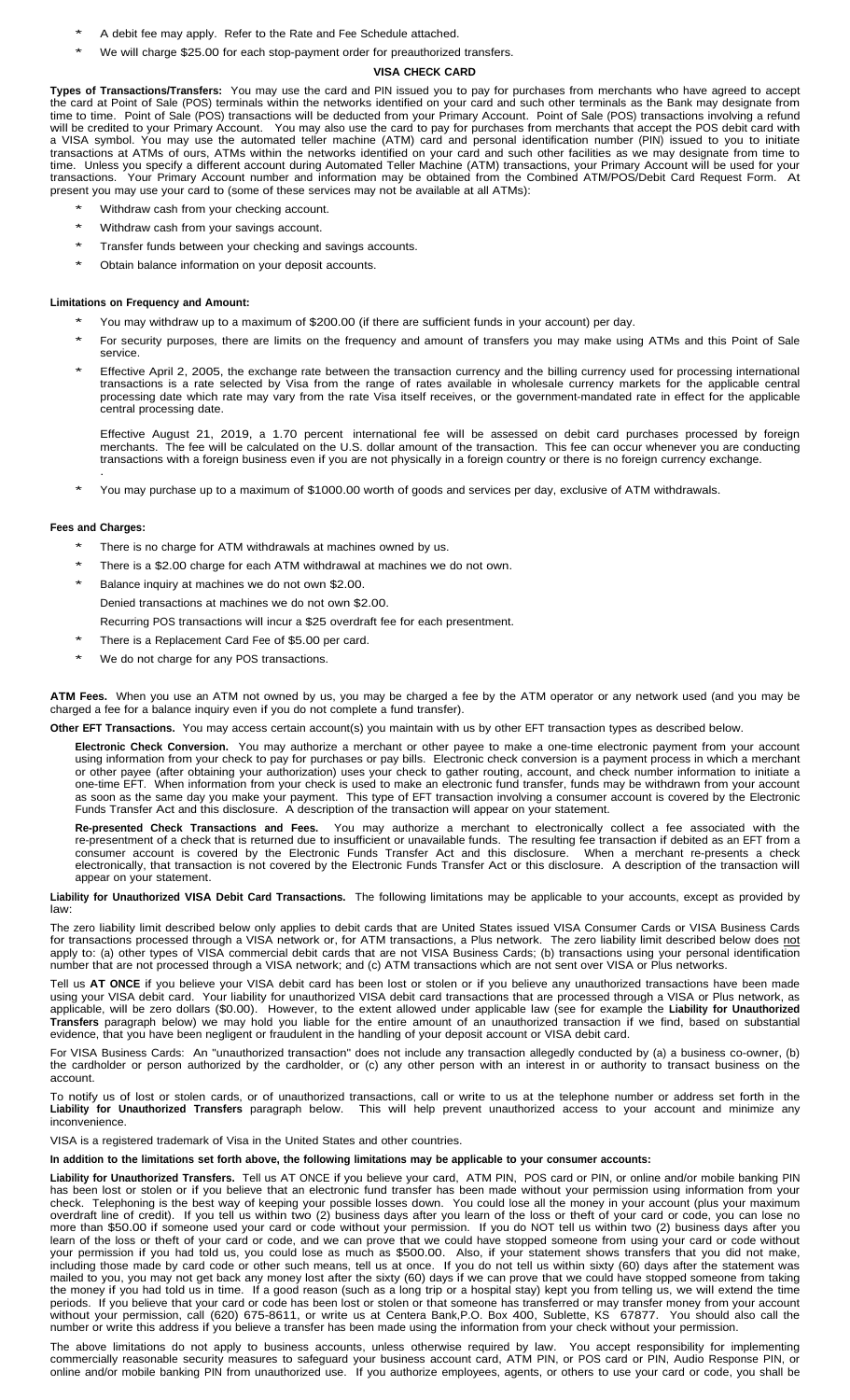liable for transactions conducted by such additional users. You are responsible for promptly examining your statement each statement period and reporting any unauthorized transaction within a reasonable time, not to exceed Thirty (30) calendar days after the statement is made available. If you believe that your card or code has been lost or stolen or that someone has transferred or may transfer money from your account without your permission, call (620) 675-8611.

**Illegal Transactions.** You may not use your ATM, POS, or Debit Card, or other access device for any illegal or unlawful transaction, and we may decline to authorize any transaction that we believe poses an undue risk of illegality or unlawfulness. Notwithstanding the foregoing, we may collect on any debt arising out of any illegal or unlawful transaction.

**Business Days.** For purposes of these electronic funds transfer disclosures, our business days are Monday through Friday. Holidays are not included.

#### **Documentation.**

**Periodic Statement.** You will get a monthly account statement from us. You will get a quarterly statement from us on your savings account if this is the only account you maintain and the only possible electronic transfer to or from the account is a preauthorized deposit. If you have a passbook account, you may bring your passbook to us and we will record any direct deposits that we made to your account since the last time you brought in your passbook.

**Terminal Receipt.** You can get a receipt at the time you make a transfer to or from your account using one of our ATMs or a POS terminal. However, receipts for transactions of \$15.00 or less may not always be available.

**Direct Deposits.** If you have arranged to have direct deposits made to your account at least once every sixty (60) days from the same person or company, you can call us at (620) 649-2220 to find out whether or not the deposit has been made.

**Our Liability for Failure to Make Transfers.** For consumer accounts, if we do not complete a transfer to or from your account on time or in the correct amount according to our agreement with you, we will be liable for your losses or damages. However, there are some exceptions. We will **NOT** be liable for instance:

- If, through no fault of ours, you do not have enough money in your account to make the transfer.
- If the money in your account is subject to legal process or other claim restricting such transfer.
- If the transfer would go over the credit limit on your overdraft line.
- If the ATM where you are making the transfer does not have enough cash.
- If the terminal or system was not working properly and you knew about the breakdown when you started the transfer.
- If circumstances beyond our control (such as fire or flood) prevent the transaction, despite reasonable precautions that we have taken. \* \_\_\_\_\_\_\_\_\_\_\_\_\_\_\_\_\_\_\_\_\_\_\_\_\_\_\_\_\_\_\_\_\_\_\_\_\_\_\_\_\_\_\_\_\_\_\_\_\_\_\_\_.

# For business accounts, refer to your account agreement(s) with us.

**In Case of Errors or Questions About Your Electronic Transfers.** For consumer accounts, telephone us at **(620) 675-8611,** or write us at **Centera Bank,P.O. Box 400, Sublette, KS 67877** as soon as you can, if you think your statement or receipt is wrong or if you need more information about a transfer listed on the statement or receipt. We must hear from you no later than sixty (60) days after we sent the FIRST statement on which the problem or error appeared.

- Tell us your name and account number (if any).
- Describe the error or the transfer you are unsure about, and explain as clearly as you can why you believe it is an error or why you need more information.
- Tell us the dollar amount of the suspected error.

If you tell us orally, we may require that you send us your complaint or question in writing within ten (10) business days.

We will determine whether an error occurred within ten (10) business days after we hear from you and will correct any error promptly. If we need more time, however, we may take up to forty five (45) days to investigate your complaint or question. If we decide to do this, we will credit your account within ten (10) business days for the amount you think is in error, so that you will have the use of the money during the time it takes us to complete our investigation. If we ask you to put your complaint or question in writing and we do not receive it within ten (10) business days, we may not credit your account.

If a notice of error involves an electronic fund transfer that occurred within thirty (30) days after the first deposit to the account was made, the error involves a new account. For errors involving new accounts, point of sale debit card transactions, or foreign-initiated transactions, we may take up to ninety (90) days to investigate your complaint or question. For new accounts, we may take up to twenty (20) business days to credit your account for the amount you think is in error.

We will tell you the results within three (3) business days after completing our investigation. If we decide that there was no error, we will send you a written explanation. You may ask for copies of the documents that we used in our investigation.

If a notice of error involves unauthorized use of your point of sale debit card with the VISA logo when it is used as a VISA point of sale debit card, we will provide provisional credit within five (5) business days after you notify us instead of within ten (10) or twenty (20) business days. We may withhold providing this accelerated provisional credit, to the extent allowed under applicable law, if the circumstances or account history warrants the delay.

For business accounts, we will generally follow the procedures for error resolution described above, but we are not required to process a claim if you do not notify us within Thirty (30) calendar days after the statement is made available, to give provisional credit, or to investigate your claim within the time periods described above.

**Confidentiality.** We will disclose information to third parties about your account or the transfers you make:

- To complete transfers as necessary;
- To verify the existence and condition of your account upon the request of a third party, such as a credit bureau or merchant; or
- To comply with government agency or court orders; or
- If you give us your written permission.

**Personal Identification Number (PIN).** The ATM PIN or POS PIN issued to you is for your security purposes. The numbers are confidential and should not be disclosed to third parties or recorded on the card. You are responsible for safekeeping your PIN(s). You agree not to disclose or otherwise make your ATM PIN or POS PIN available to anyone not authorized to sign on your accounts.

**Notices.** All notices from us will be effective when we have mailed them or delivered them to your last known address on our records. Notices from you will be effective when received by us at the telephone number or the address specified in this Agreement. We reserve the right to change the terms and conditions upon which this service is offered. We will mail notice to you at least twenty one (21) days before the effective date of any change, as required by law. Use of this service is subject to existing regulations governing your account and any future changes to those regulations.

**Enforcement.** In the event either party brings a legal action to enforce this Agreement or collect amounts owing as a result of any Account transaction, the prevailing party shall be entitled to reasonable attorneys' fees and costs, including fees on any appeal, subject to any limits under applicable law.

**Termination of ATM and POS Services.** You agree that we may terminate this Agreement and your use of the ATM Card or POS services, if:

- You or any authorized user of your ATM PIN or POS card or PIN breach this or any other agreement with us;
- We have reason to believe that there has been an unauthorized use of your ATM PIN or POS card or PIN;
- We notify you or any other party to your account that we have cancelled or will cancel this Agreement. You or any other party to your account can terminate this Agreement by notifying us in writing.

Termination of service will be effective the first business day following receipt of your written notice. Termination of this Agreement will not affect the rights and responsibilities of the parties under this Agreement for transactions initiated before termination.

#### **Preauthorized Electronic Fund Transfers.**

**Stop Payment Rights.** If you have told us in advance to make regular electronic fund transfers out of your account(s), you can stop any of these payments. Here's how: Call us or write to us at the telephone number or addr Here's how: Call us or write to us at the telephone number or address set forth above, in time for us to receive your request three (3) business days or more before the payment is scheduled to be made. If you call, we may also require you to put your request in writing and get it to us within fourteen (14) days after you call. We will charge you \$ 25.00 for each stop payment order you give.

**Notice of Varying Amounts.** If these regular payments may vary in amount, the person you are going to pay will tell you, ten (10) days before each payment, when it will be made and how much it will be. You may choose instead to get this notice only when the payment